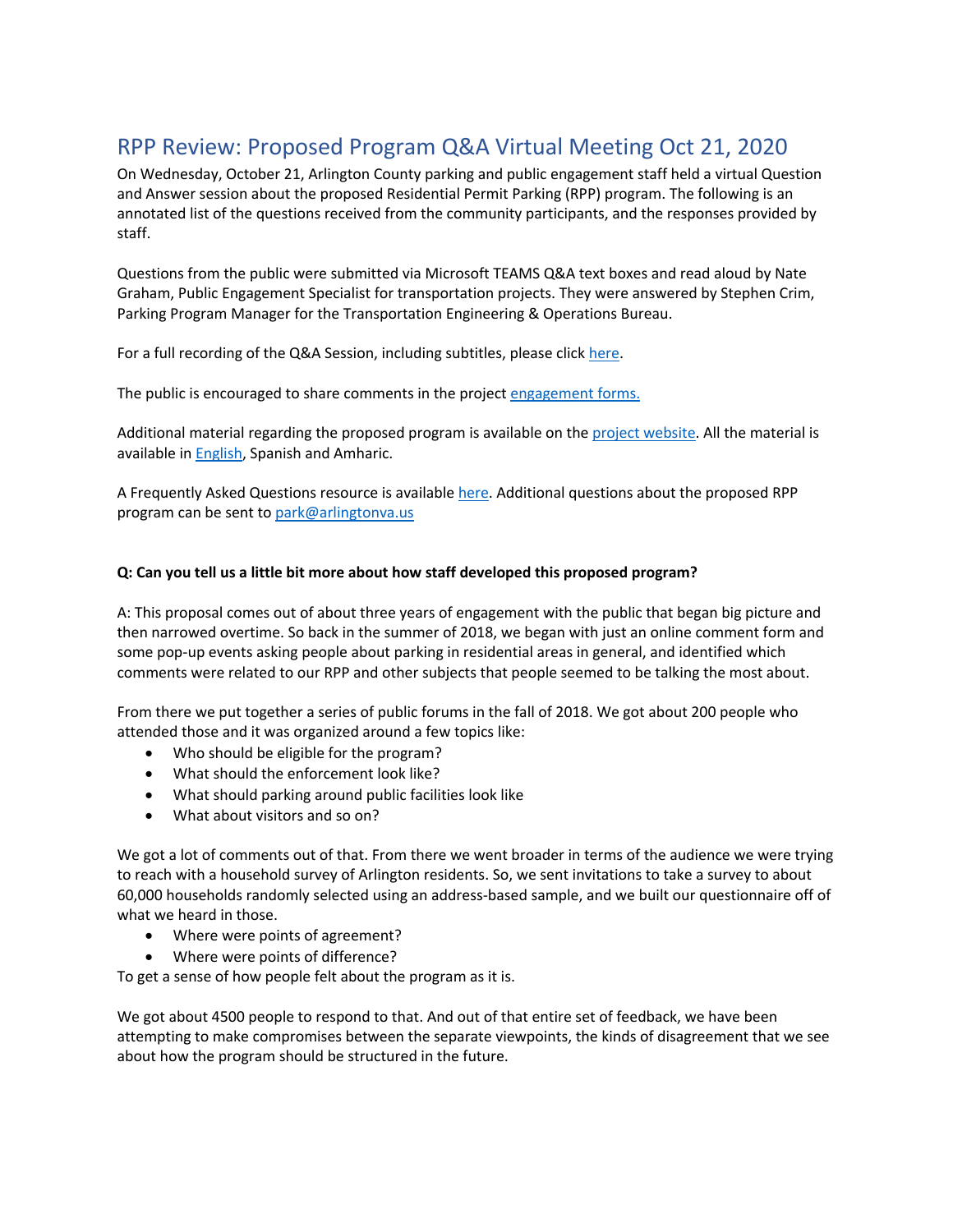At the same time as all this feedback, we've been collecting data about occupancy on streets to inform the discussion, but we realize that this program is about more than just occupancy. It's also about feelings of who should and should not be able to park on the street.

So what you're seeing in our proposal is basically an attempt to make compromise between the various viewpoints that exist on the program. I'll quickly end by saying that I know some of you may remember that we were to hold some in person events in the spring. The pandemic interrupted those plans and with the challenges to holding those events that we outlined in a document that we put out last month, we've decided to forgo those events in part because we don't know how long it will be before we can get people in person to engage in conversations and especially the kind of conversation that we had planned. Also in this environment we're concerned about the ability to get a diverse audience together on a virtual platform. So we decided to use the engagement that we've received so far to make this proposal and then bring that for your comment in this format.

# **Q: How will the paid parking program in residential permit zones be enforced? What's to stop people without permits from parking all day in a residential zone?**

A:That's a good question and I think it's one that concerns people frequently when they hear about the idea of short-term paid parking. The advantage of paid parking is that it is easier to enforce at the end of the day, decisions about enforcement are based on police resources and their ability to send out staff for parking enforcement. So I can't make any promises on behalf of police, but what I will say is that by designing the short term parking to include paid parking, what police have to do is they only then have to go and pass by a block once and they can tell whether or not someone has paid.

And when the question is just "have you paid" or "do you have a permit or pass?", the person can be ticketed immediately if they do not have a record of payment or a permit or pass.

The problem with just two-hour parking and there's no payment is that police have to come back twice. They have to come back once and then come back again within 2 hours to see that the car has not been moved, and that's what that allows to ticket. So, by making it paid parking, we make the parking easier to enforce on the police and make it more likely to be enforced regularly.

# **Q: Given that the RPP effectively reserves parking spaces for RPP participants, why should RPP revenues only cover administration of the program and not the construction maintenance and imputed land rent costs of RPP reserved parking spaces?**

A: Sure, so that's a good kind of economics question. I think that one of the problems we have in terms of setting rates and fees for things like parking is that we cannot make more revenue than we expend on the program. There are already some other fees that we justify by dint of our investment in transportation infrastructure like the cost of some of the construction we do around the County.

So, we think that it is best at this point to stick with what we know we are spending in terms of the administration and provision of the program rather than the full amortized cost of the land or the maintenance.

Also, I would say that it also kind of gets into the whole question though of if I pay taxes, why can't I just have RPP for free. Taxation and other fees pay for the provision of the transportation network and our RPP. What you're paying for is control on other people being able to park on your street.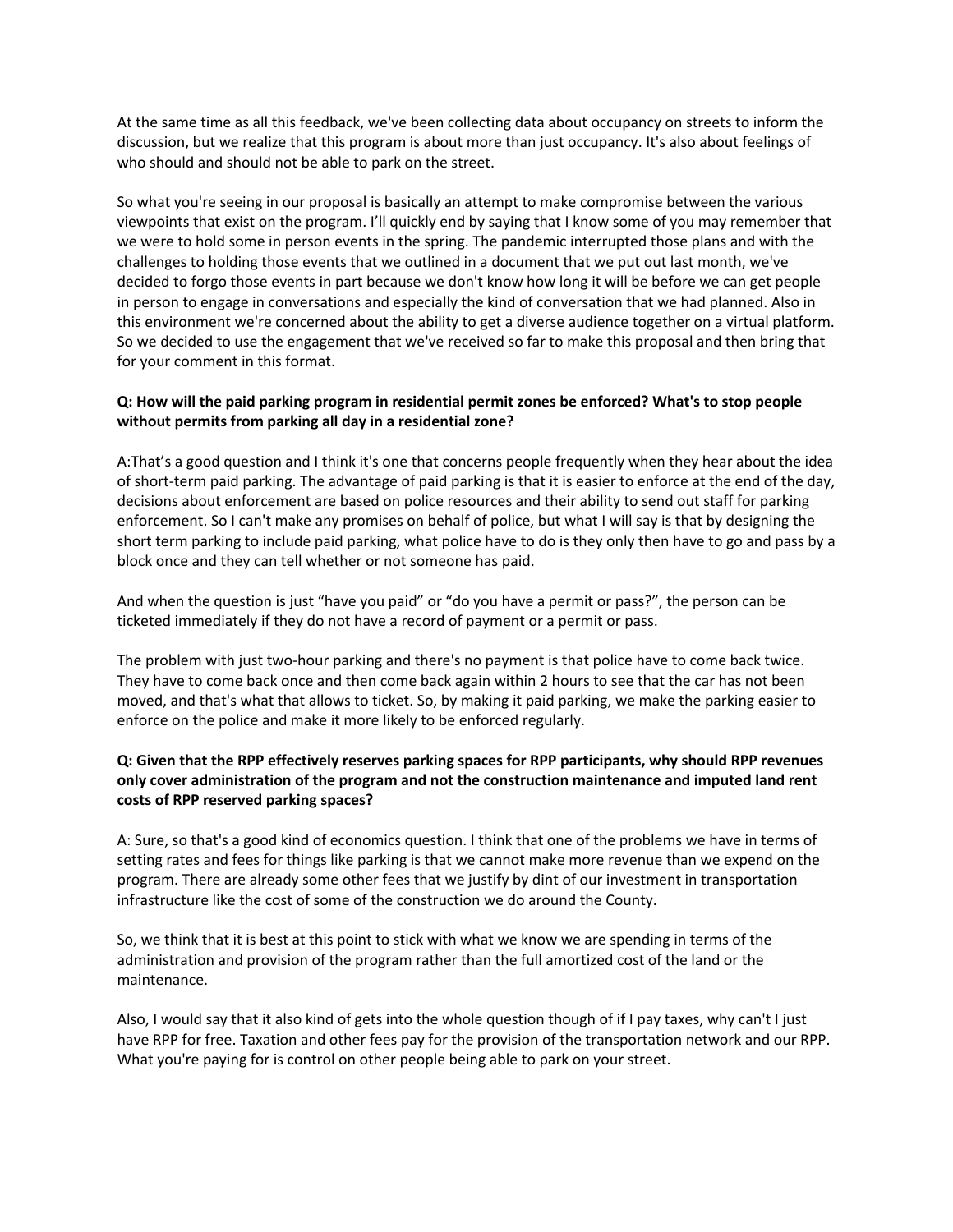So essentially what we're just trying to do with the fees is to charge the users who are getting the benefit of those regulations. And there are other sources of money that pay for our transportation network County wide.

#### **Q: Is there a resource available online where I can check if my address qualifies to apply for a permit**

A: Yes, please go to https://rppp.arlingtonva.us/verify.aspx to check your eligibility.

Ivy, I'll note that if our changes are accepted by the Board regardless of what comes out of this process, if there are any changes to the eligibility, that website or a similar website will be made available and will be updated with whatever the eligibility requirements will be in the future.

I'll also use this opportunity to encourage everyone here listening in to go to the engagement web page https://engage.arlingtonva.us/ and make sure you view the eligibility element questionnaire and provide your comments on what the proposed program includes for eligibility for permits.

# **Q: DC and other jurisdictions use RPP programs for purposes other than commuter parking. Why does Arlington claim commuter parking is the only allowable reason for the program, or does it?**

A: Commuter parking is involved in the history of our program. The program was originally set up in the 1970s to prevent people commuting to Crystal City from parking in Aurora Highlands. For a long time, the general understanding was that this program is about commuter parking. However, at least since the 1990s, there has been some exclusions of some residents from being able to join the program so for a while the program has not been purely a program about commuter parking.

What you will see in the administrative section of the proposed program on https://engage.arlingtonva.us/ is that we are proposing to remove the out of area test of 25% from our process. So today, if a block says that they want RPP restrictions, we must find that at least 75% of the spaces are occupied on a given block and that also 25% or more of the spaces have to be taken up by vehicles that are registered somewhere other than the immediate area we are removing that 25% requirement. So in essence, we are shifting the program into a more general parking management program.

# **Q: Can you review the process to have our RPP reevaluate for a single neighborhood that has multiple restricted and unrestricted areas?**

A: Sure, so I mean I think what the question might relate to some sort of review of restrictions already in place. What we're proposing, largely still leaves the review to the request of the residents living in those areas. If somebody lives in a zone that lives on a street with RPP restrictions, the households on that street can petition for changes to expand the hours, to reduce the hours, or to remove the restrictions entirely.

People who do not have restrictions on their street apply to have those restrictions put into place if they gather enough support from their neighbors and if we find that parking conditions are sufficiently difficult to merit those kinds of restrictions.

We do not have a mechanism nor are we proposing a mechanism that looks at it on a neighborhood wide basis. We are leaving really the review of restrictions to the request of residents.

Now of course, at the end of the day, the restrictions are put in place by the County manager or his designee and we are able to change them, but we do not generally change those restrictions without a request from the community, because the expectation is always been that this has been a community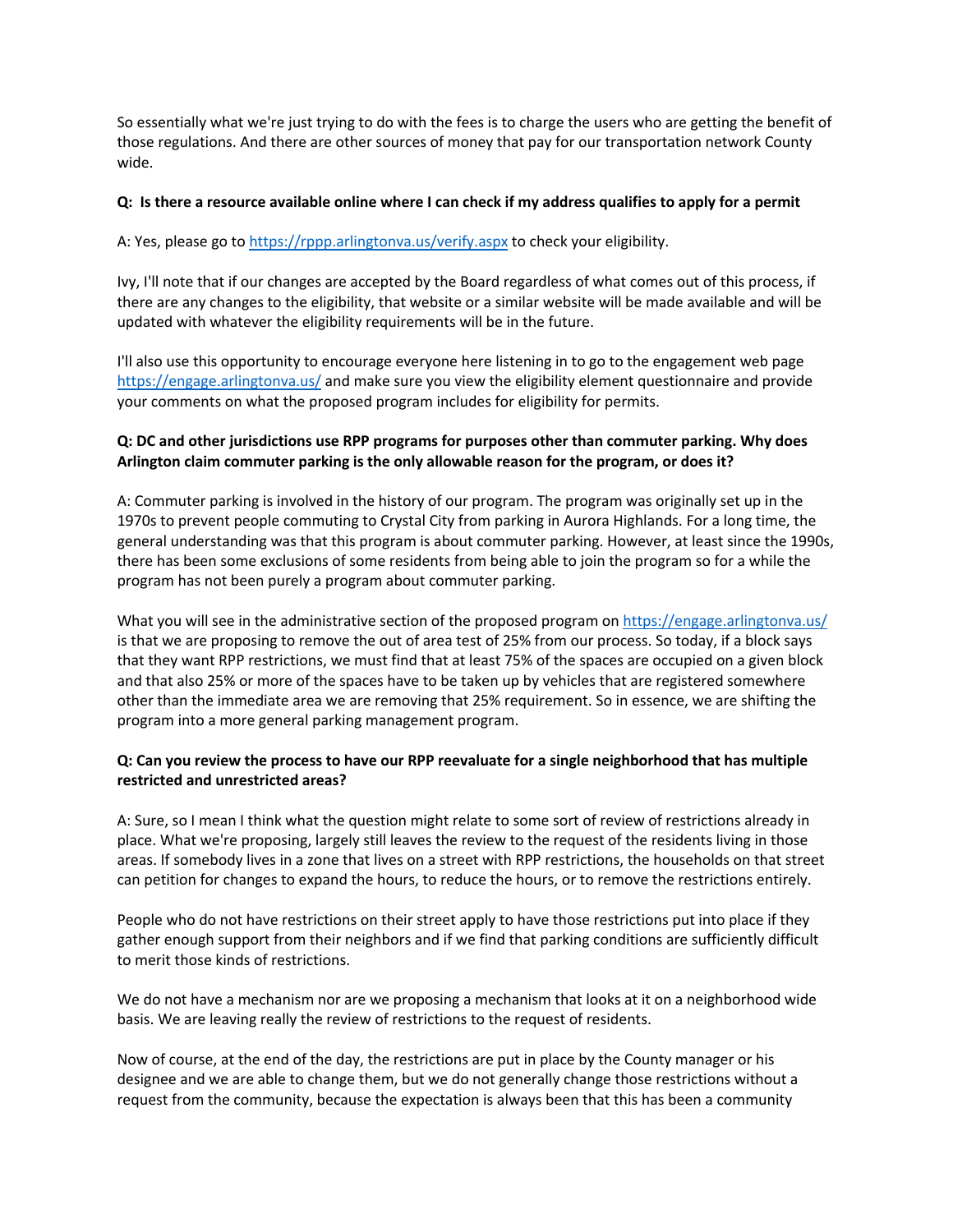driven process. You can find more about the proposals we have for changing restrictions, removing restrictions, adding restrictions in the program administration section of engage.arlingtonva.us/ page.

#### **Q: Where can we find the policy rules for deciding where the boundaries between different zones, e.g zone 4 or zone 15 will be located or when zones should be split up?**

A: In terms of what is proposed, that is laid out in some detail in the program administration section of the EngageArlington page and in the other documentation that we have for the program. I will tell you that our program proposal does not include some sort of pre-designation of zones. It's not like we're going out and mapping, for example, all streets in this five-block radius would all be zone 30.

If they were to apply, we take the zone designation on a street by street basis and there's a series of criteria that we are proposing to essentially keep some modifications. And you see that in the documentation that we have online that the focus is primarily on arterial streets, natural boundaries, some attention to Civic Association boundaries, and the like in terms of splitting zones. The procedures that we're proposing are largely the same as they are now, but you can read the detail on that in the proposed in the program administration section.

#### **Q: A quick follow up question regarding the previous inquiry about a single neighborhood that has multiple restricted and unrestricted areas. Clarifying that the question was in regard to a single four block stretch where one block has restrictions and three don't.**

A - Nate: I believe the answer to this question and correct me if I'm wrong, Steven is that each individual block is able to apply for RPP by submitting a petition. That is true now and it would be true under the proposed program. Is that correct?

A - Stephen: Yes, that is true, but if you have questions about the history of a specific situation, sometimes we get those like how is it that this ended up this way and sometimes we don't know, but if you want to ask about a very specific situation, please feel free to email park@arlingtonva.us or you can email me at scrim@arlingtonva.us and ask about the specific situation.

# **Q: Does the paid parking in the proposed program mean that residents have to pay despite their permit if there parked in their zone? Does it mean that residents have to pay if they're not in their zone but don't have the two-hour limit, which I assume means that they are exceeding the two-hour limit?**

A: So basically, if you have a permit or pass, let's say that you are currently somebody who has a zone 12 sticker and you give your zone 12 visitor passes or flex pass to people to come to your house. None of you will need to pay during the hours of restriction.

If you were to park in a different zone like say you drive over to Zone 1A to visit a friend, and for some reason you're not able to get a visitor pass from him or her - maybe they've lost them, maybe they can't find them, maybe there's a timing problem and you're showing up early - then you will have the option to pay, but as long as you are displaying a permit or pass you will not have to pay for parking for that two hour limit, nor will you be restricted to the two hours.

So, if you have a permit or pass, you are able to park as long as you like - subject of course to the 10 day limit that we have everywhere in the County - basically it's for situations where somebody doesn't have a permit or pass. They are able to pay for two hours of parking on a street with RPP restrictions.

#### **Q: How long does a car have to stay in one place on a residential street before you can call it in that is abandoned and are commercial vehicles allowed on residential streets?**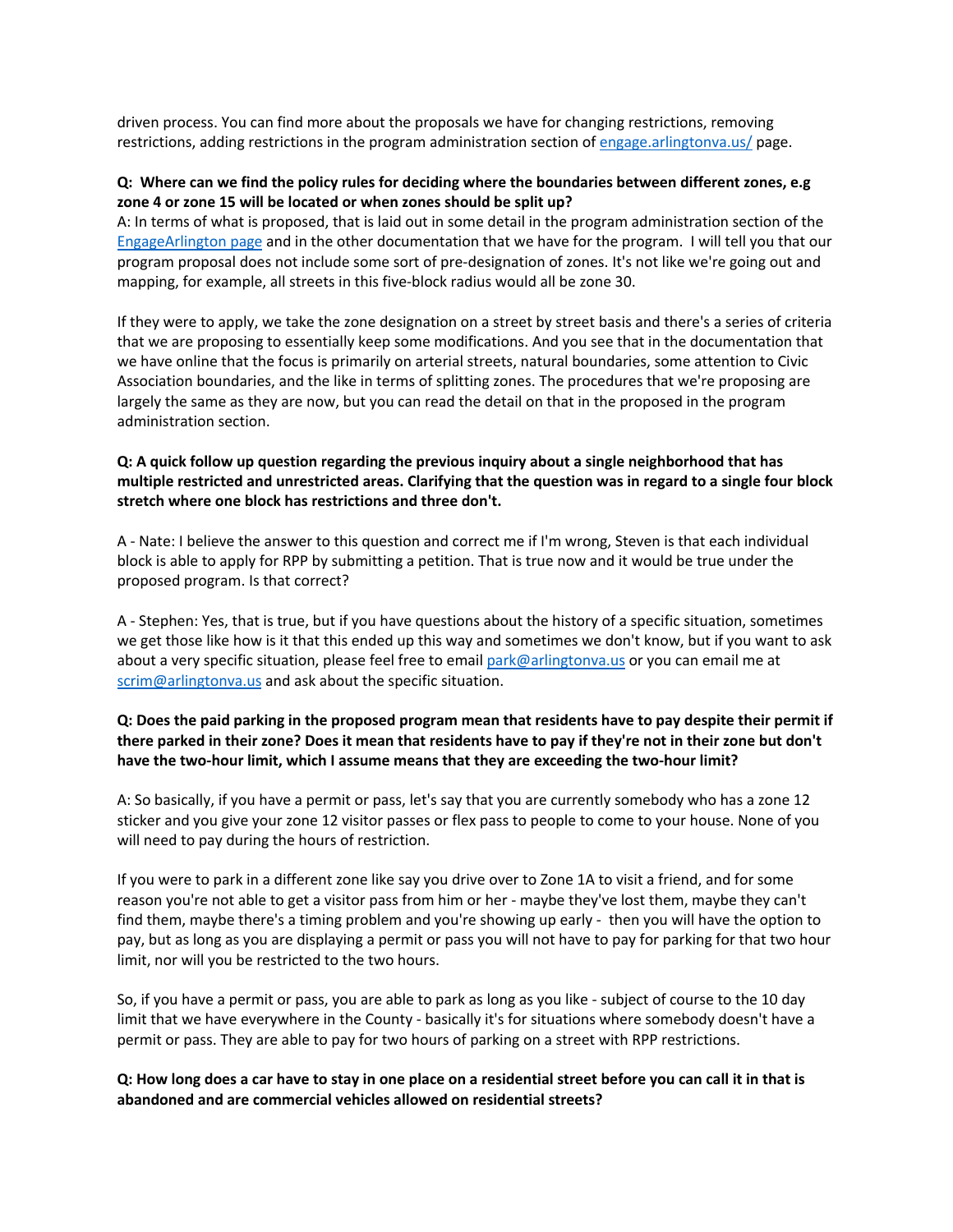A: These are very frequent questions so I'm going to answer them quickly. Although there can be some nuance to the first question on "how long can you do you wait before calling somebody", at the moment the time period is 10 days. However, the police have to see 10 days so you may see a car and it's been 11 days if you call to the police on Day 11, they will come bout and inspect the vehicle, but they do not just take someone's word for it that it's been longer than 10 days. They will then note it and come back within 10 days to see if the vehicle is still there. So, that is why sometimes it can be confusing what the time period is. The 10 days is the time from when the police first note the vehicle, and then when they come back and see that the vehicle still parked.

In terms of commercial vehicles, one thing that's important to note is that there are many types of vehicles that I refer to as work vehicles because they are lighter duty like say, Toyota Tacoma or a Sprinter van. These are not commercial vehicles in our code, though they are used for work purposes. They're allowed to park on residential streets. It is vehicles over a certain gross tonnage, and I have to admit that the number is escaping me now, but very large commercial vehicles like dump trucks, moving vans, large vehicles like that, those are not allowed to park on streets where the abutting land is zoned for residential use.

# **Q: For residents of condominiums and condo buildings, they have one building parking spot but no access to apply for the zone parking on their street. When the parking enforcement comes through to the system, does the system use license plate reading technology and the address associated with that car? Has that been considered as a way to address some of the issues with parking access?**

A: I think this is really two questions, but they're adjacent. So, our enforcement currently is not based on license plate recognition. We are considering that although the decision whether or not to move to that kind of technology is something that we'll be looking at in the future. We are making upgrades to our back end the system that we run the RPP program on and it would have the capability to use license plate recognition to more efficiently enforce, but a decision on that hasn't been made.

I think the underlying question though about buildings and whether or not you can get permits is really going to depend on whether you're building was built as through one of our special exception processes where the board could allow a developer to build less parking than the zoning ordinance requires. So, most of the new or condominiums and apartment buildings in the last few decades those that were built with some sort of board approval, they would not be eligible for permits in our proposed program as they are not permitted to obtain permits or join the program now. Buildings built by right or under the typical zoning ordinance, and these are typically apartments and condos that were built generally before the 1970s, they would be eligible under our proposed program to petition for and join the program if we find that parking occupancy is high enough.

#### **Q: Why are site plan development residents excluded from the program?**

A: There are two reasons for proposing that we continue to prevent site plan buildings from joining the program

One, when the County grants the developers the permission to build less parking in the zoning ordinance requires we want to make sure the developers simply aren't offloading the cars of that they might expect their residents to bring onto the street. If we allow them to build, we want to allow flexibility so that if a developer is building with the intention of or selling to people who have fewer cars, it's not zero, but maybe fewer than other buildings, then we want them to be able to do that, but we don't want developers to come in like Oh, we need only like 1 parking space for every 2 units knowing that the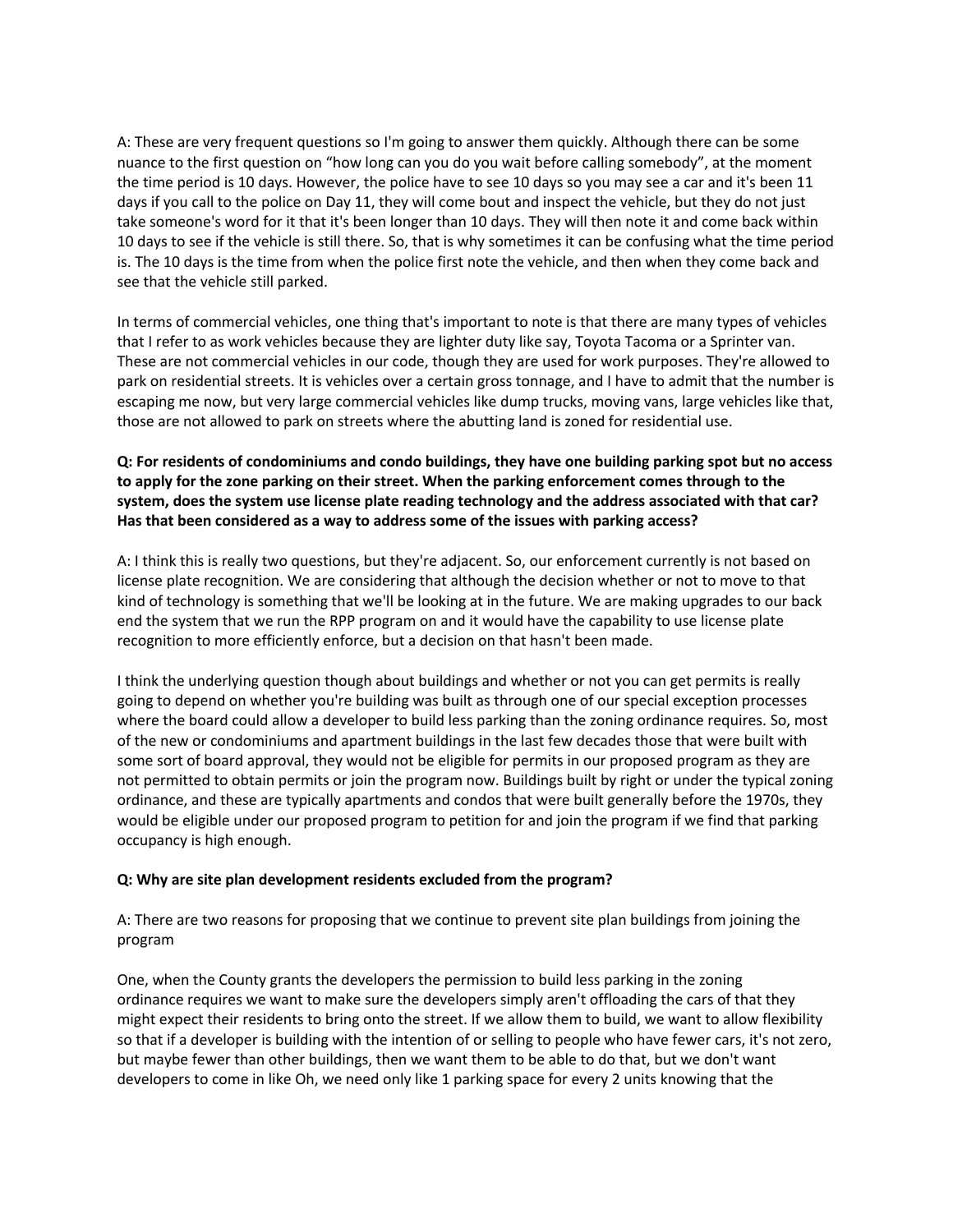residents of those buildings could just join the RPP program and park on streets of those restrictions. So that's reason one.

The second reason is something we laid out to the board in the Manager's Report delivered back in the fall of 2019. We have an affordable housing crisis in the County, and we are determined to build more housing in our planning or allow more housing to be built to accommodate the people that are moving into our community and help prevent prices from spiraling up even further. In our survey or survey work confirmed some things that we heard from the public in general, which is that support for new housing drops quite a bit if the people who are going to live in those buildings will be able to park on the existing residence streets. So in essence, this is a policy that is meant to allow for the housing development that the community would benefit from.

# **Q: Do we have to petition to get our passes if we live in a Co-op on a resident by resident basis or will be automatically eligible and just get notification to pay for the permits?**

A: Yeah, good question. So if you're in a multifamily building that would be eligible under the proposed program or - it doesn't have to be a multifamily building to be a Co-op, But anyway - if you're in a building or like set of townhomes that are operated as a Co-op and you are eligible to petition, you would still have to go through a petition process, and if you are on the same physical block as say other types of housing, say your co-op is on the same block, like some single family detached homes or another Co-op, the petition has to be for all of the residents of that block and we are proposing that 80% of the households that are on the block would need to support the petition. So there would still need to be coming together of neighbors to support the request first.

# **Q: Are individual streets and buildings being examined case by case to determine eligibility or are blanket rules applied to neighborhoods.**

A: There's sort of a yes and no there, so again, petitions and eligibility. The petitions come in block by block, and we're making a slight change in the definition, so it's basically a block is a street from 1 intersection to another intersection or from the intersection to the end of the street. And we study those blocks on a case by case basis.

Now, in terms of the rules that we are proposing and what would these restrictions be? Our proposal is that residents could still apply for different hours of restriction as they do today. We give a standard set of hours like you can apply for 8:00 to 5:00 on weekdays and then five to 1:00 AM on weekdays, and then you can also apply for those blocks of time on weekends. The petitioners' block could still say we want these hours and because there's something nearby that has a lot of activity that's generating this kind of parking pressure. Then we'll go out and study the occupancy during those hours that the block has selected.

However, our proposal would be that all streets would have the two-hour paid parking and that also the proposed permit caps related to the amount of off-street parking would be in effect for all streets. We would not be customizing that street by street.

#### **Q: Would existing zones be grandfathered into the proposed program?**

A: If you have restrictions on your street now, they will stay. If you live in zone 4 or if you are on a street that has restrictions for zone 4, the sign will still say zone 4. The hours of restriction will remain in place.

We will introduce though 2 hour paid parking on streets that don't already have it. From there, residents will be able to petition for changes.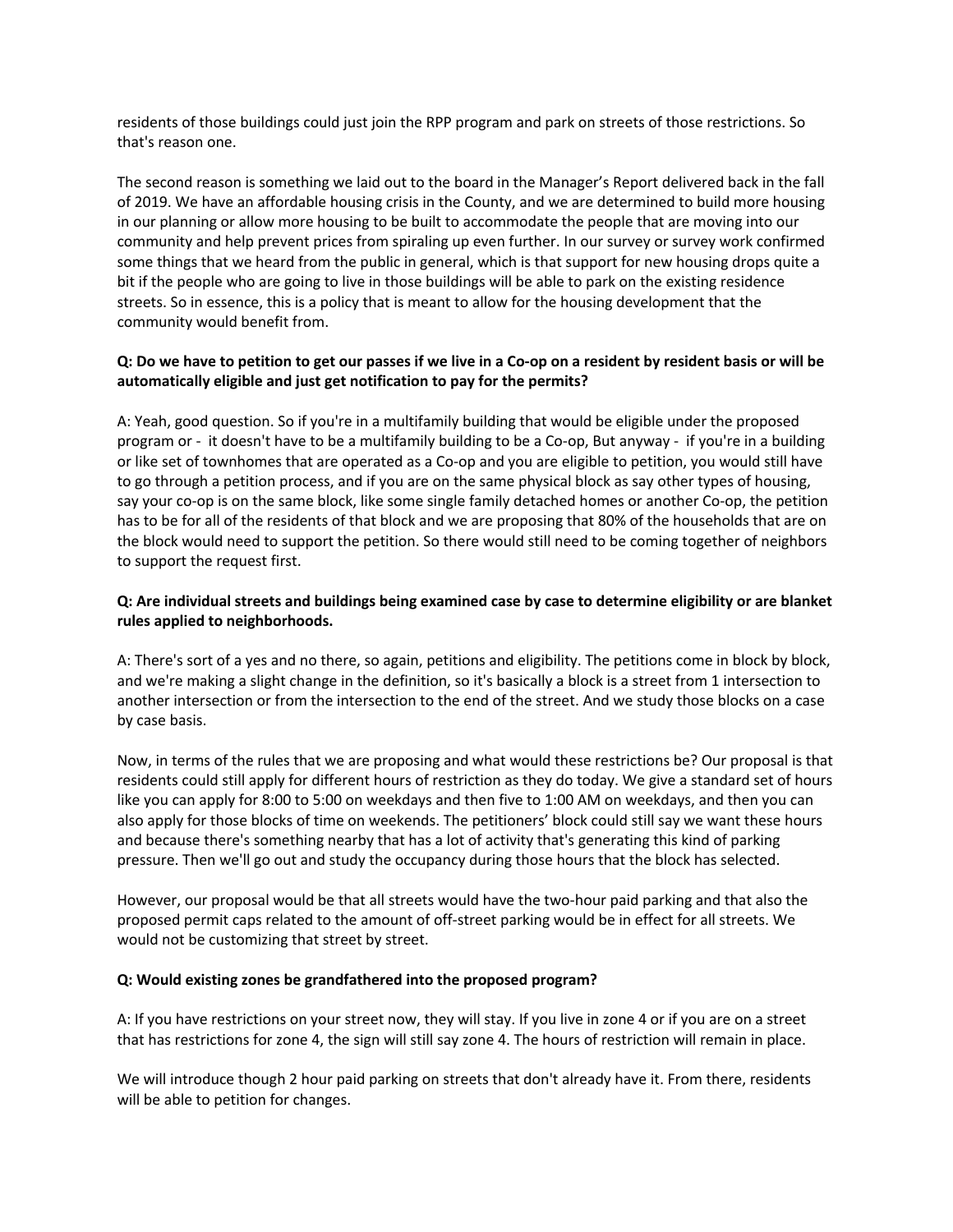The only other change is that we are proposing to create a new way of managing the edges between two zones. Right now, we have inconsistent ways in which we deal with like the spaces where Zone 8 and 12 come together and where other zones come together and it leads to a situation where either some households get permits for two zones or households have only access to one's own, but that they are at the edge of the zone, so they have a smaller search radius where they could find parking near their home. What we intend to do is along the edges where two zones come together for one block in either direction of that edge. The permits from the two zones would be valid, so your restrictions would remain in place. If you're on that street in Zone 4 and you happen to be at the edge, your sticker will still work, it's just that somebody from an abutting zone will also be able to park there for one block in and you will be able to park one block in to that other zone.

# **Q: Changes to parking restrictions for one street can easily affect parking in adjacent and neighboring streets. How does the County take their needs into account when making decisions on RPP?**

A: It is a great question and it is a difficult question to answer. We have chosen to leave this really as a block by block proposal, simply because we have struggled to come up with a workable consultation process that expands the scope to consider restrictions on one street. We recognize that there may be impacts on streets nearby, but our proposal does leave this as a block-driven process.

#### **Q: Petitions for new RPP zones have been frozen. When would they be unfrozen?**

Q: We had hoped that we would be able to begin accepting petitions as soon as the new program is adopted, the problem that we face right now is of course, the pandemic and the changes that have come in transportation patterns. So something that we have not thought through yet is when it would be appropriate to begin examining the parking.

In situation out in the community, if COVID were not a thing and if we were not dealing with this terrible situation, what I would say is that we would take time. This period is always a very-staff intensive thing and of course with new rules to explain, would expect a lot of our staff. Time will be taken up simply responding to inquiries and making sure everyone understands the new program.

So we could certainly begin taking petitions earlier, but the part of us actually getting out into the field to do work would have to wait until after our renewal season in the spring. And now with the pandemic, I think we need to think a little bit further about when it would be appropriate to even be looking at the transportation system for programs like this in the future. I know that that's not a very satisfying or definite answer, but it's certainly something that's like vexing all of us as we try to plan for the future of our programs in the presence of something that's quite unusual.

# **Q: Given the impacts, did you take into consideration the ways which this proposed program would encourage or discourage more impervious surface, i.e driveways on single family home lots. Do these changes make our stormwater situation better or worse, and is that a policy goal for this program and should it be?**

A: Yes, stormwater is certainly important, as is water quality. Really, the impervious surface question is something that is very well covered in the zoning ordinance and in the portions of our other policy that deal with our obligations for the Chesapeake Bay. Water quality and - I'm using imprecise words here because it's been a long time since I've worked in water planning, but in any case - we do have a set of robust other policies that deal with how much surface should be impervious. And especially single-family detached homes and how much should be left as pervious. So that is what we believe is the primary way to manage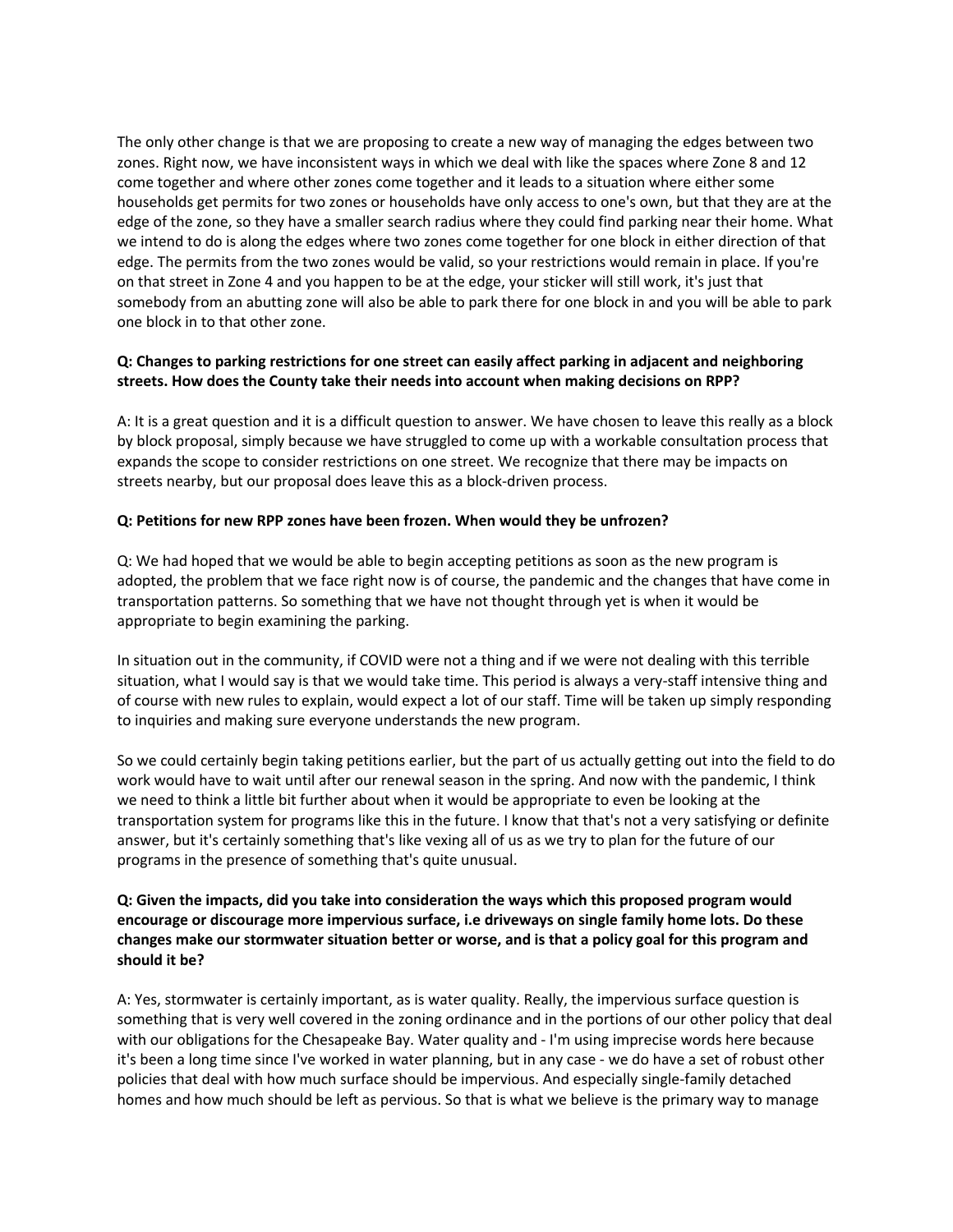that. What this program is really trying to do is manage where people park. It is not trying to manage the parking supply that landowners are providing for themselves or for tenants.

#### **Q: While the original intent of this program may have been for commuter concerns, are the building of new large apartment buildings where guests park on the street for long periods of time be a consideration for permit parking?**

A: I think one of the key things about the program as we are proposing here recognizes that the public has expectations for RPP that go beyond commuters and so it's about parking management more in general. In terms of new buildings and visitors, one of the compromises that we made in producing this proposal is that buildings built by site plan and certain kinds of other special exception would not be eligible to be part of the program.

On the other side, in the petition process we've removed the 25% requirement or the requirement that we find at least 25% of the vehicles on a street are not registered in the area or not registered to residents. So basically, that test goes away. So, the question really just becomes well, how full is your street regardless of the source.

Now, the master transportation plan dictates that we need to be balancing the desire to make parking easy with the fact that on street parking is desirable for a few reasons. One, it slows people down on streets because you make the street a little bit narrower so it can make the streets safer and also on-street parking is just an efficient use of resources. So, were following that, trying to balance that. So, by removing the 25% rule we are also simultaneously raising. The total occupancy threshold that a block would have to have in order to be granted restrictions. So the 25% rule would go away and then we would have to find that at least 85% of the spaces on a street are occupied as opposed to at least 70% as it is in the current program.

# **Q: The proposal increases the number of households on streets who must agree to a new restriction, i.e. petition. What happens if there are a few people on the street who are unable to answer the door to sign or incapacitated? Would they be included in the maximum of 20% allowed to not sign the petition and still be granted an RPP review?**

A: I think we will have to consider what would be done for people who just can't be reached. I think that we have not thought through. Certainly, all of the conditions that might be outside of the norm certainly as we move the threshold or as we propose to move the threshold

up, we need to be considering situations like this where somehow people aren't reachable. When you look at the program administration rules on the website, that documentation on that you do you will see e that we admit that document may not have every last situation and how we plan to cover it, but it's a good question and you've given me something that we would need to think about if our proposals are accepted by the board.

#### **Q: For older apartment complexes where the complex controls the streets, will they be permitted to get permits for local streets while their management restricts the use of the private streets?**

A: So I assume the person is talking about internal streets, like where you say there's maybe public streets on certain sides, but there's a private street internal to the site that is reserved only for people who have permits for the apartment building or condo buildings. Our proposal does not exclude older complexes with internal streets, they would still be able to apply for permits and passes on public streets if they abut public streets.

# **Q: Car sharing remains an allowable use allowing vehicles to be parked in RPP zones under the proposed programs. Has the study looked into the impact of car sharing programs on RPP?**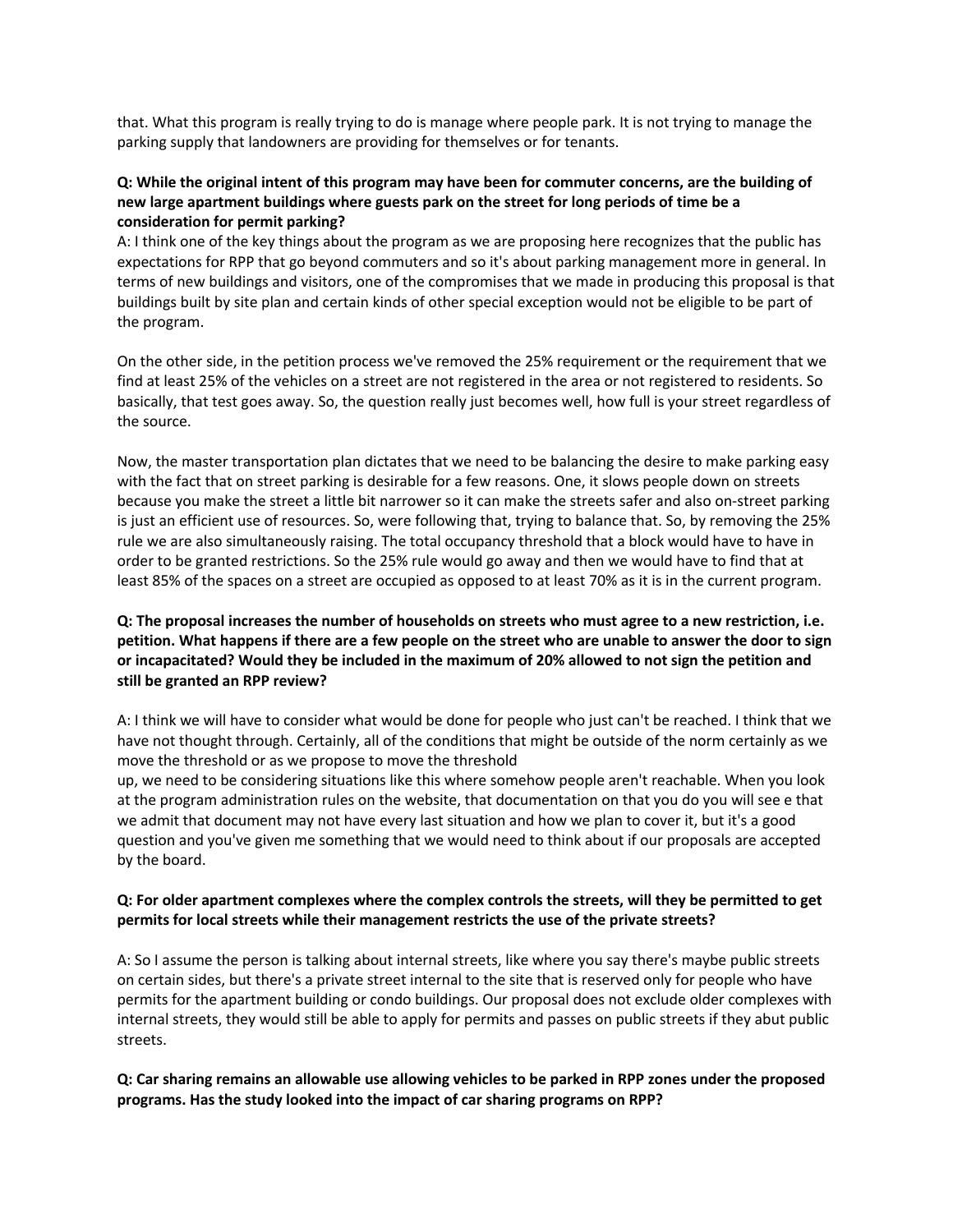A: Not expressly no. We have not looked especially at the number of vehicles as part of this that are parked in RPP zones. We do get data from our vendors on that. I would say that the important thing to remember though with car share in general is that car share vehicles are being used by people who either live or who are visiting in RPP zones. So, the reason why we have allowances for car share vehicles to park on our RPP streets, it's because the residents who live there would not be able to use that service if they were not allowed to park their vehicles on RPP Street. I think more generally as we allow for all kinds of different service providers and people serving the home, already we do that, and we propose to do that here. We would continue to allow car share vehicles to park in RPP streets because it's a service that the residents themselves or their guests are using.

# **Q: As part of this 2-hour paid parking program would pay stations would be installed in residential communities? Would all RPP zones would become two-hour paid parking as part of this proposed program?**

A: There would be no physical meters installed. We would be expecting people to pay either using ParkMobile or the EasyPark device. Some of you may have that - it is provided by the Treasurer. One of the reasons for that is that would be a large investment in meter infrastructure to install and put out there. And the other thing is that in many residential areas installing a meter may be difficult either physically or it may be difficult to put them in on streets and still make them accessible to people with disabilities. So, we would not be installing either the multi-space meters or the single-space meters or pay stations anywhere. And yes, our proposal is that all streets with RPP restrictions would have the two-hour paid parking applied.

# *Nate: We talked a little bit about why that was included in the proposal. Steven, just for the benefit of those asking the two-hour paid parking part, correct?*

Stephen: Yeah, so there's a few reasons there. One we do sometimes get complaints about the complexity of dealing with the passes and permits and getting them to their residents, and sometimes people will ask us like, why can't we just have the two-hour short-term parking? They do in many other places like the district, there's frequently 2-hour free parking for everybody, Alexandria has that. Making it metered makes it easier to enforce, so in some ways it makes it easier for residents and guests to park there. It also makes it easier for others who were just making quick visits to the nearby area to be able to park. We have seen that on-street occupancy on streets with RPP during the middle of the day generally gets no more than 40 to 45% and so we think that there is space to just allow a little more. More space for residents' guests and other users.

It could also of course be used by people like construction or somebody who's just making a short trip to a house and the resident isn't there to make the pass available, but they would have a way to legally park for a short period of time.

Honestly, if it were enforceable to have short term parking without payment, I would do it, but I think that would sort of lean too heavily in the direction of like a permissive program that's not enforceable and we want to make sure that there's some confidence that this will be enforced, and I think that there is a one of the questions that it was included in.

# **Q: The verification tool mentioned earlier only works if you are already in an RPP zone, not if you would be eligible if a zone was implemented in the future. Is that correct?**

A: Yes, thank you. That's a very good important clarification. So yeah to Ivy's original question and to the follow up person, under the current program there are so many site specific tests for whether or not a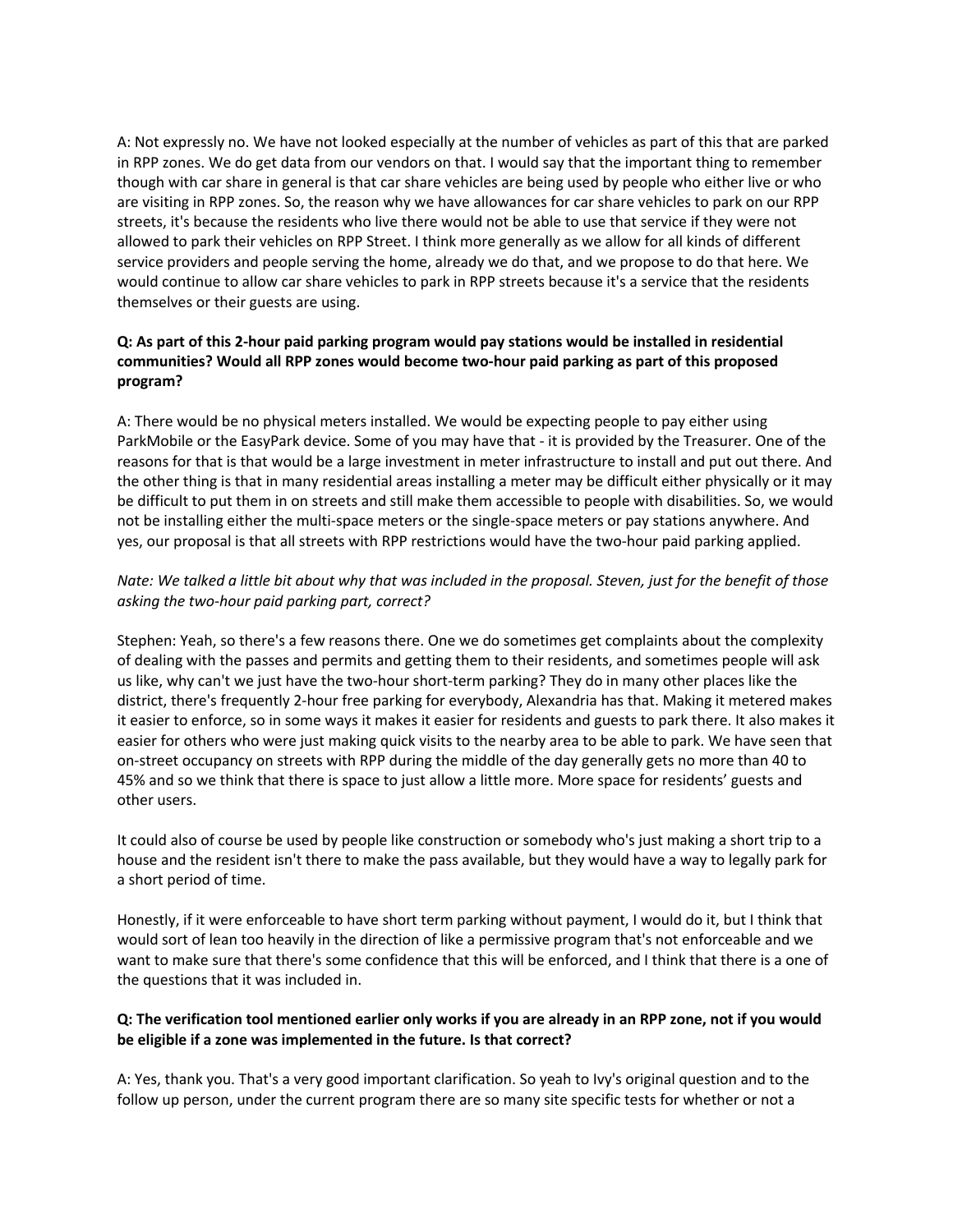building could apply for and get permits. We don't have like a database that covers all of those things. With this proposal we would be simplifying eligibility and so we would be able to create a database that would say you're at least eligible to petition or not.

# **Q: Is the zone designations determined before or after the petition process? I imagine it would be much more popular in my newly-eligible building if we were in Zone 6 then in Zone 5.**

A: Yeah, so the zone determination would be made like during the petition process. We would take the petition, look at the situation in terms of the size of the existing zones around and make a determination at that time to what zone we would likely put that block in.

# **Q: Can you explain the reasoning behind the new proposal and the rewards or punishments the new proposal would include based on whether a home has its own driveway?**

A: OK, so what we have done with this proposal is to link the amount of the number of permits that household could get to the amount of off street parking they already have, and this really comes out of the fact that depending on who you ask, many residents who live in different housing types think somebody else should not be able to have RPP permits because of off-street parking they already have.

So many residents who live in single family detached homes or townhouses, they will say that people who live in multifamily buildings shouldn't be able to be part of our RPP because the developer supposed to provide all that parking in a parking lot or garage. Meanwhile residents who live in multifamily buildings will say I don't understand why it is that house that has driveway and garage Is able to be part of our RPP because they have all that off-street parking.

What we're trying to do is treat more equally the concept of there's a relationship between how much of the RPP program you can participate or how many permits you can get and the amount of off street parking you already have. So basically. if you have any off-street parking on your site or on your in your building on your property, you would be limited to two annual permits. and if you have no off-street parking provided with your building, your townhome, or your single-family home you could have up to 3 permits.

# **Q: A concern that I've heard from neighbors is the parking signage in front of their homes. Will the twohour paid parking require additional larger signage to provide the zone numbers to input into ParkMobile?**

A: That's a very good question. Obviously, we have not gotten to the point of designing signage, but I think it is reasonable to expect that the number of the like the square footage or square inches of sign will necessarily have to increase in order to implement this. There's just no way that we could fit the variety of information that would be needed in the existing sign space. Though I don't have for you now what those might look like - we don't want to just put the cart before the horse and design a sign before we even know whether this is something that this is a change will be incorporated into the program - but it is a good question and it's something that we will be working on if the board approves the two-hour parking.

# Questions Not Answered during the Event

# **Q: Paid parking - so currently my street has no paid parking evenings and weekends. Would we have to pay on Saturday + evenings till 8pm now, but not Sunday?**

A: Two-hour, paid parking would only be in effect during the hours of RPP restriction. So if your street has RPP restrictions until, say, 5 PM, Monday through Friday, two-hour, paid parking would be an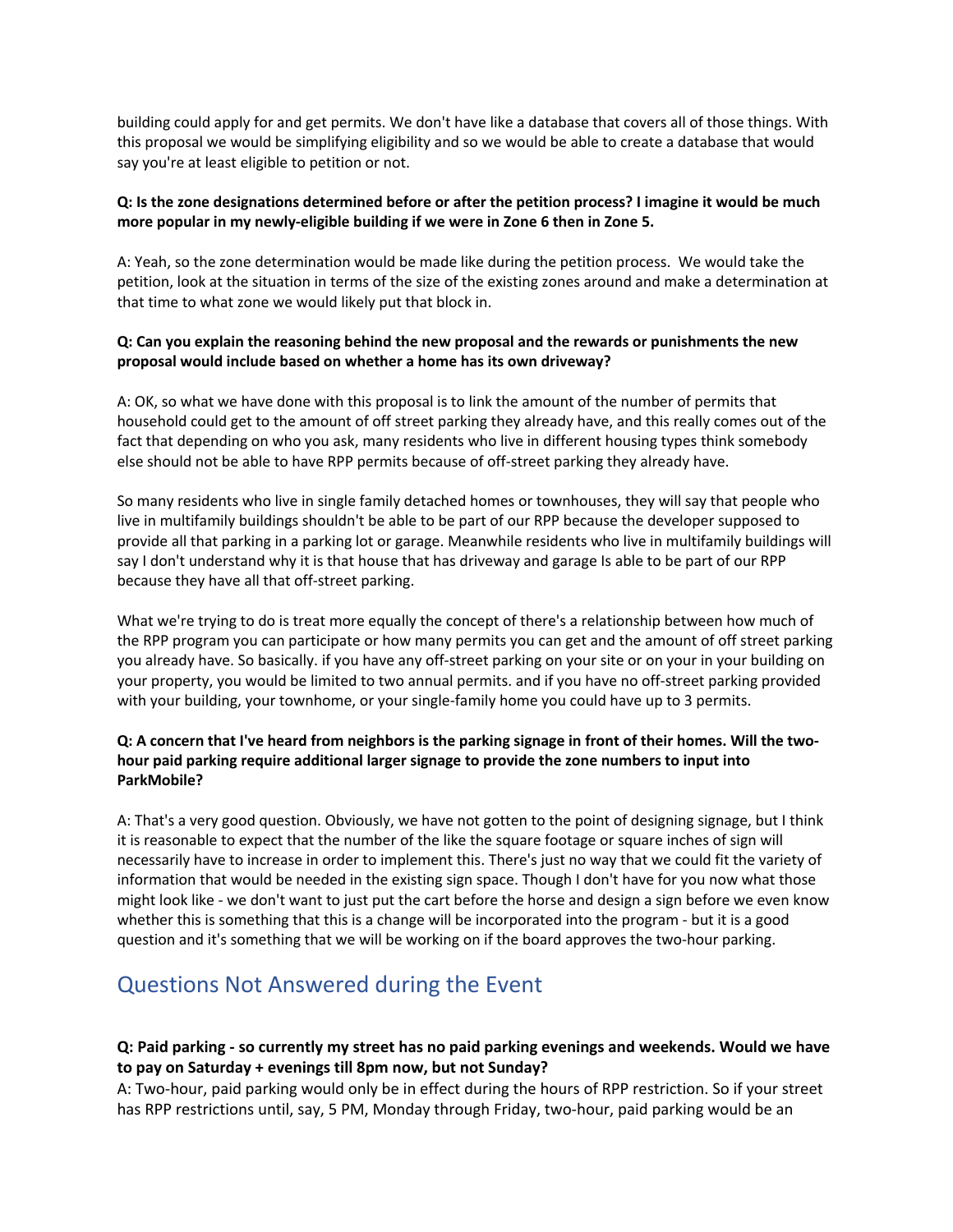option for those without permits and passes only until 5 PM, Monday through Friday. On evenings and weekends, parking would be free and open to all as it is now.

# **Q: There is a by-right luxury condo building constructed in the 21st Century in the heart of Clarendon with a huge underground garage. What purpose does it serve to allow this building to restrict four coveted urban streets? The current cutoff is 1964. What's wrong with that?**

A: Most recent condo buildings would have been constructed through a "special exception" process, not "by-right." These buildings would still not be able to petition for restrictions under the new program. However, assuming that this building was approved by right, then under the proposed program, residents of the building could petition for restrictions, along with their neighbors on the block. Single-family detached homes with off-street parking have been able to obtain restrictions close to popular destinations since the program began, regardless of when those homes were built. Allowing condos and apartments built by right to do the same would make the program more equal than it is now.

**Q: The proposal would increase the number of parking spaces from 75% to 85% full in order to qualify for a new restriction. Can the residents request and obtain information on the number of available spaces on the street in order to decide whether the street would qualify before going through the effort of the petition process? Also, the proposal says that the usage of parking on the street would be evaluated on multiple occasions, but does not provide details on how this will be done. Could you explain what the process will be to determine parking usage on the street meets the 85% capacity requirement to receive a new restriction?**

A: Staff will not go out to measure a street before a petition is received. However, the County would share its rules for measuring the number of parking spaces on a block so that residents could get a rough idea of the number of spaces. Before the moratorium, staff conducted at least two surveys for each block of hours that residents requested; more surveys were conducted if one survey showed occupancy above the threshold and one survey showed occupancy below the threshold. Staff believes that two surveys is too few. Some residents have said that with so few surveys, staff might, by chance, see lots of open parking spaces when parking spaces are usually hard to find, and deny restrictions. Others believe that with so few surveys, staff might, by chance, see few open parking spaces when on most occasions, parking is easy to find. Staff has yet to determine the number of surveys that would be required in order to determine that the street meets the occupancy requirement under the new program, and is working to balance the desire for accurate data with the reality that resources for data collection are limited.

# **Q: Have you considered the impact of 2-hour parking everywhere zoned on residential areas near commercial areas (sometimes zone hours are designed to keep the commercial traffic out.**

A: Yes. Adding two-hour, paid parking on all RPP streets would allow people driving to commercial areas to park in those residential areas for a short time. However, since the parking would be paid at the same rate at two-hour meters, people driving would not save money by parking on streets with RPP restrictions, and if they park on a street with RPP restrictions, then they will generally have to walk farther to their destination than if they were to park in a metered space that already exists today. For these reasons, staff think that the two-hour parking will increase parking occupancy by a small amount. Also, streets with RPP restrictions are, on average, less than half full during the day, so a small increase would still leave parking spaces for residents and visitors.